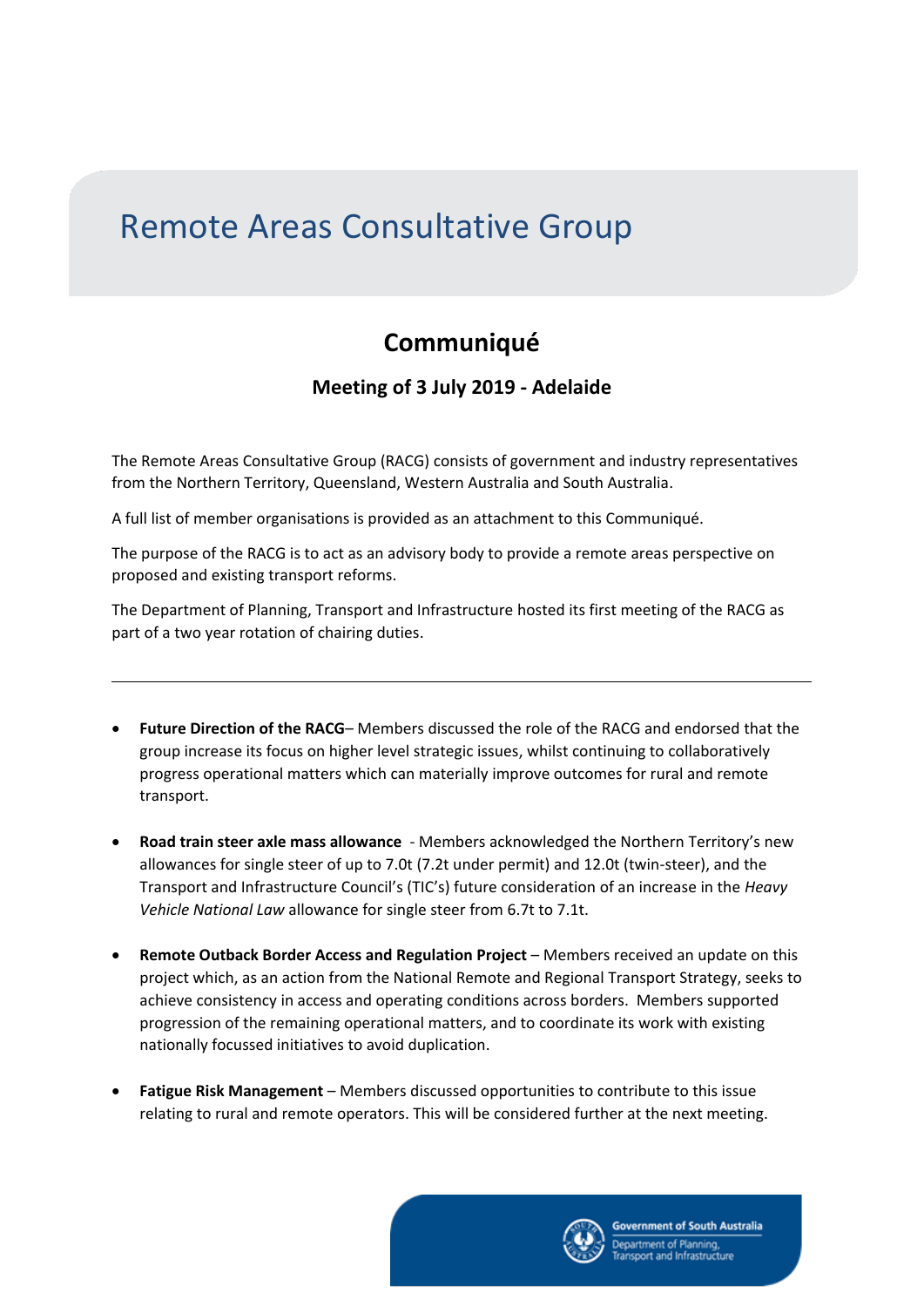- **Heavy Vehicle National Law Review -** Members received an update on this reform, and agreed to identify issues and opportunities relating to rural and remote operators for consideration as part of this review.
- Members welcomed information regarding work being undertaken in Western Australia regarding **Accredited Mass Maintenance Pavement Wear Percentage**, and by the Australian Road Research Board regarding Operations of A**utomated Heavy Vehicles in Remote and Regional Areas**.

The next RACG meeting is scheduled for late October 2019 in Adelaide.

For further information, contact the RACG Secretariat on *lillia.rozaklis@sa.gov.au* or telephone (08) 8343 2475.